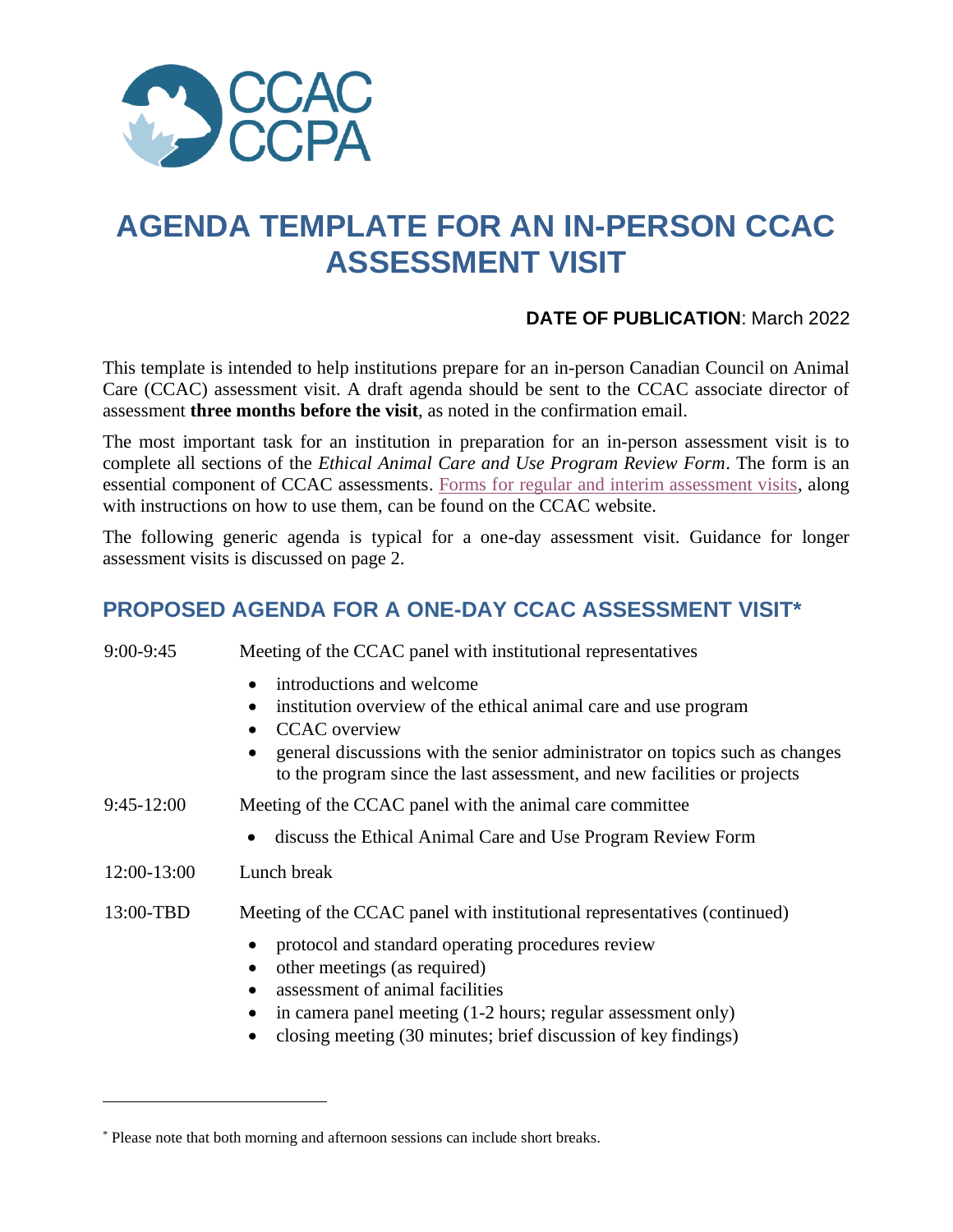# **MULTI-DAY CCAC ASSESSMENT VISITS**

For larger institutions with more than one animal care committee or with affiliates, the initial meetings will focus on the review of common elements of the ethical animal care and use program that apply to most or all units, followed by individual meetings later in the week with each animal care committee to discuss the specific structure and functioning of each committee.

The daily agenda time frame should be limited to 9am-5pm. If there is an overarching institutional committee, a minimum two-hour meeting is requested. Subsequent meetings with the individual animal care committees will require a minimum of 1-1.5 hours. Supplementary meetings with personnel (e.g., post-approval monitoring staff, veterinarians, occupational health and safety personnel, animal care personnel, etc.) may be necessary and will be scheduled accordingly.

For site visits of the animal facilities, the assessment panel may be divided into teams, depending on the size of the institution. Site visits should not be conducted on the last day of the assessment to allow time for the panel to prepare findings for the closing meeting. Scheduling for site visits should take into consideration entry requirements for each facility, travel time, and any supplementary meetings with animal care personnel to be conducted at the various sites.

Time should be allotted each day for the panel to review documentation on-site. If protocols or other documentation are only available electronically, the institution should ensure that the panel has access and support to review the documentation.

# **ASSESSMENT VISIT DESCRIPTION**

The following persons should be in attendance for the assessment visit:

- $\bullet$  senior institutional representatives in particular, the person to whom the animal care committee reports (the senior administrator must also be available for the opening and closing meetings);
- members of the animal care committees, including community representatives; and
- senior veterinary and animal care personnel.

#### **INITIAL MEETING**

Welcome from the senior administration of the institution and a presentation of no more than 10 minutes on the ethical animal care and use program, including how the institution responded to any previous Serious recommendations, if applicable **(time allotted: 10-15 minutes)**.

#### **CCAC OVERVIEW**

Update on the CCAC program from the CCAC representative, including latest policies and guidelines **(time allotted: 10 minutes)**.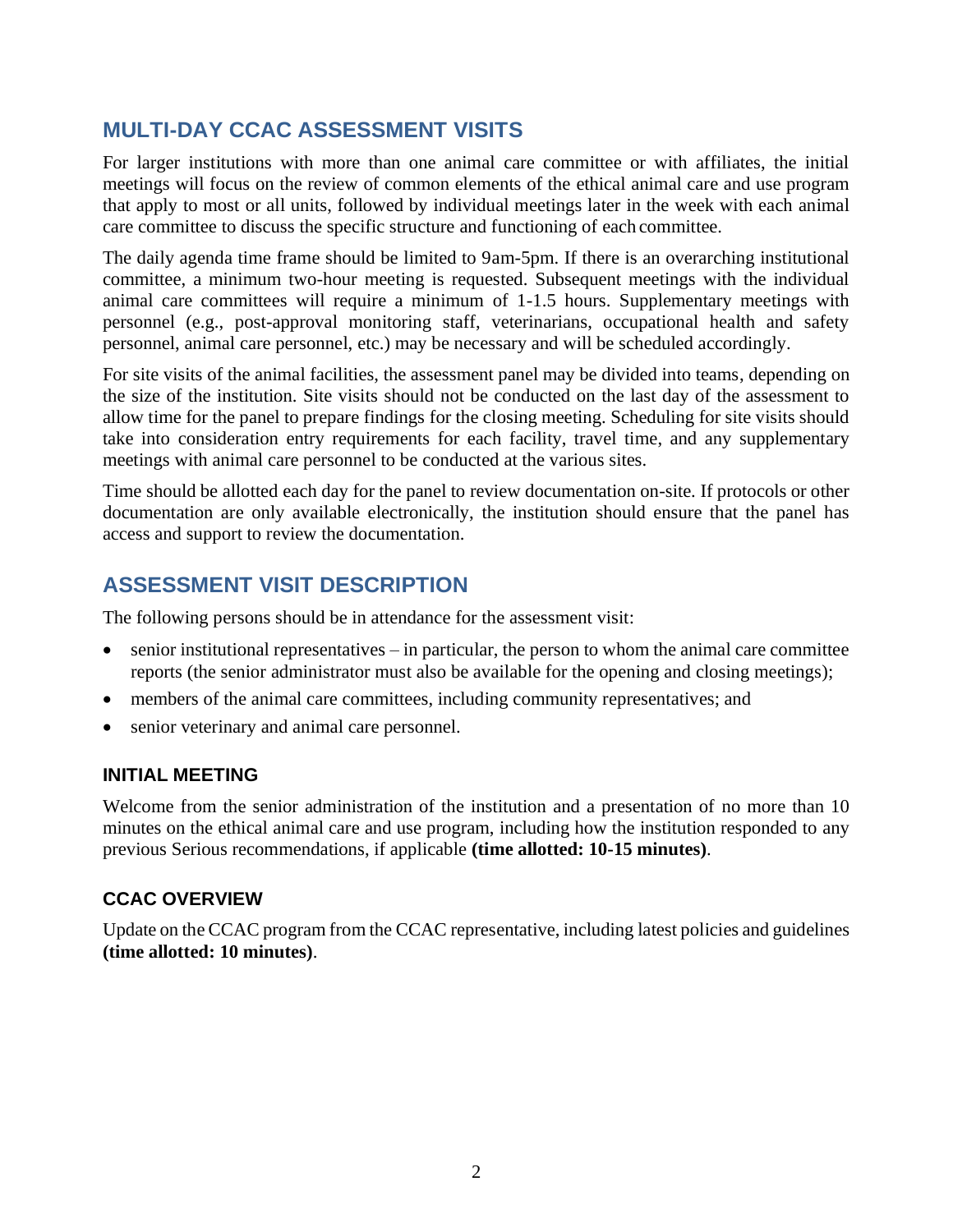### **ANIMAL CARE COMMITTEE DISCUSSIONS**

This includes a review by the CCAC panel of the structure and administration of the ethical animal care and use program, and discussions on the institution's *Ethical Animal Care and Use Program Review Form* **(time allotted: 2+ hours)**.

- Section 1: General Information
- Section 2: Animal Care Committee Functioning
- Section 3: Animal Use Protocol Form
- Section 4: Veterinary and Animal Care Services
- Section 5: Continuing Education and Training, Occupational Health and Safety, Crisis Management
- Section 6: Animal Facilities
- Section 7: Summary of the Program
- Specific concerns of the institution

#### **DOCUMENTATION REVIEW**

This portion of the meeting focuses on questions arising from the review by the assessment panel of selected documents, including animal use protocols, standard operating procedures, and other relevant documents **(time allotted: 1 hour)**.

#### **ASSESSMENT OF ANIMAL FACILITIES**

The duration of this portion of the assessment visit will depend on the number and location of animal facilities.

The following people should be present during the assessment visit of animal facilities: the animal care committee chair; facility managers; senior veterinary and animal care representatives; and other animal care committee or institutional representatives. The CCAC panel may visit the following areas:

- animal holding and care facilities, and support/service areas;
- animal procedure rooms and surgical facilities; and
- other areas where live animals are housed or used (e.g., research or teaching laboratories)

Sufficient time should be reserved for the visit of each animal facility and for any travel between units. As many researchers, instructors, and caretakers as possible should be available to meet with the assessment panel during the tour of the facilities.

#### **IN CAMERA CCAC PANEL MEETING**

A period should be allocated for an in camera meeting for the CCAC panel during a regular assessment visit **(time allotted: 1-2 hours)**.